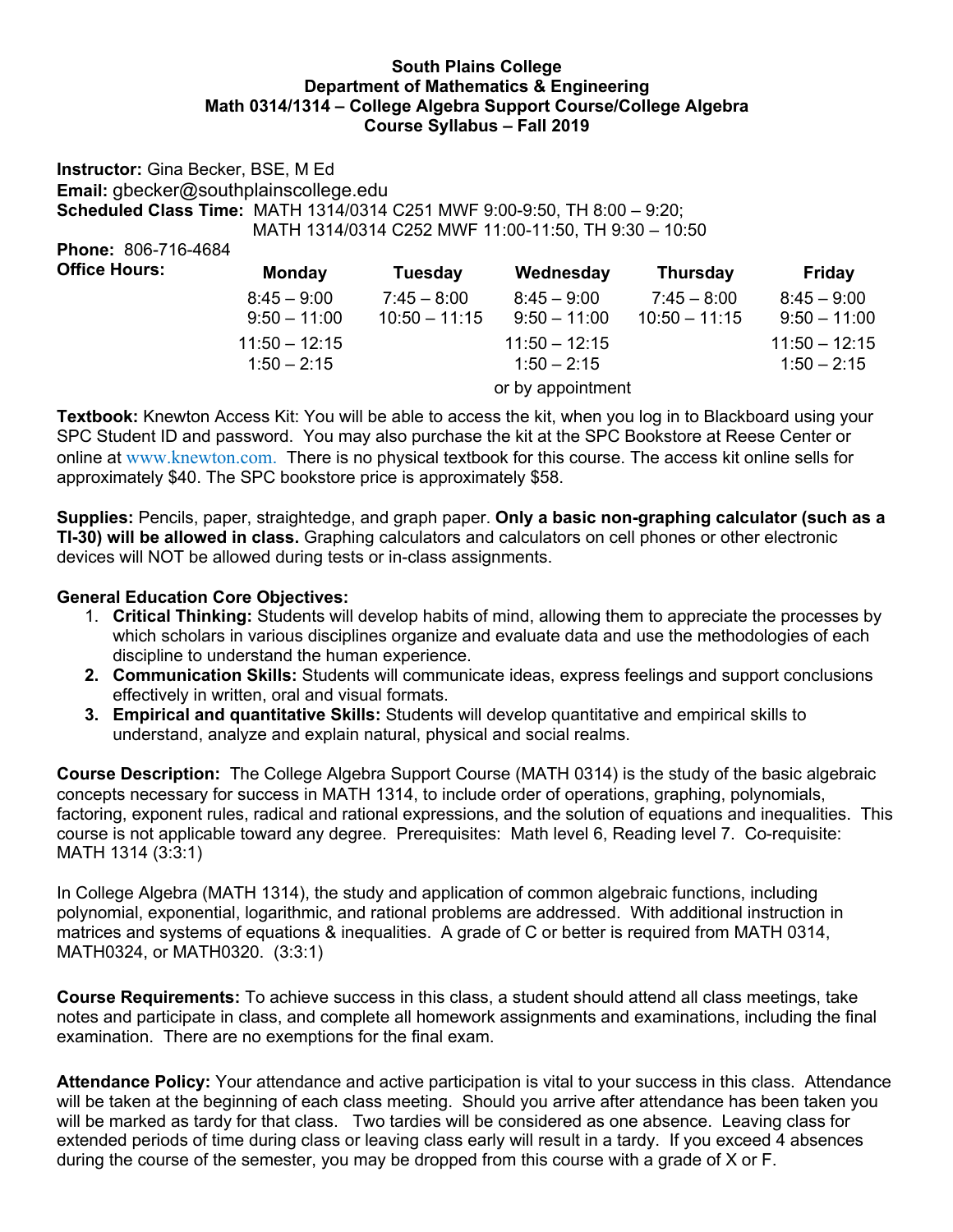**Course Expectations:** Attend class, be on time, do homework, and be prepared to participate. Turn off and put away all electronic devices when you enter the classroom and keep off for the duration of the class.

#### **Student Learning Outcomes/Competencies: Math 0314**

Upon successful completion of this course, the student will be able to:

- 1. Perform order of operations of real numbers.
- 2. Perform operations using integer and rational exponents.
- 3. Factor and perform operations with polynomials.
- 4. Simplify and perform operations with rational expressions.
- 5. Simplify and perform operations with radical expressions.
- 6. Solve linear equations and equalities of a single variable.
- 7. Solve quadratic equations by factoring and quadratic formula.
- 8. Solve systems of two linear equations in two variables.
- 9. Graph linear and quadratic functions.

# **Math 1314**

- 1. Demonstrate and apply knowledge of properties of functions, including domain and range, operations, compositions, and inverses.
- 2. Recognize and apply polynomial, rational, radical, exponential and logarithmic functions and solve related equations.
- 3. Apply graphing techniques.
- 4. Evaluate all roots of higher degree polynomial and rational functions.
- 5. Recognize, solve, and apply systems of linear equations using matrices.

## **Assignments and Grading:**

Homework assignments will be given daily. For best results, work each problem on lined notebook paper. Enter your answer. If you are unsure of the answer, select the More Instruction button. **Each assignment is due by 11:00 pm on the next class day.** Any incomplete assignment will receive partial credit. Each homework assignment is worth 0.2 points.

Quizzes will be given weekly on non-exam weeks and no makeup quizzes will be offered. Each quiz is worth 1 point. Missing a quiz will result in 0 points for that quiz.

Exams: Your course grade will include seven unit exams. Each exam will be worth 9 points and the final comprehensive exam will be worth 20 points. Your final exam grade will take the place of your lowest exam grade, if it is a higher score and you have fewer than 3 zeroes.

| <b>Math 0314</b> |       |              |                     | <b>Math 1314</b> |       |                 |                     |
|------------------|-------|--------------|---------------------|------------------|-------|-----------------|---------------------|
|                  | Units | Points each  | <b>Total Points</b> |                  | Units | Points each     | <b>Total Points</b> |
| Homework         | 34    | $\times 0.2$ | 17                  | <b>Homework</b>  | 55    | $\times 0.2$    | 11                  |
| Quizzes          | 3     | $\times$ 1   | 3                   | Quizzes          | 6     | x 1             | 6                   |
| Exams            | 3     | x 20         | 60                  | Exams            |       | x 9             | 63                  |
| Final Exam       |       | $\times 20$  | 20                  | Final<br>Exam    |       | x <sub>20</sub> | 20                  |
|                  |       |              | 100                 |                  |       |                 | 100                 |

The homework assignments are support topics only. The homework assignments are the College

Algebra assignments.

Quizzes and exams will count for both grades

\*Final Math 0314 grade may be higher if final Math 1314 grade results in a higher grade.

Your final point value will determine your letter grade for this class and will be determined by the following<br>scale: A - 90-100 B - 80-89 C - 70-79 D - 60-69 F - 0-59 scale: A - 90-100 B - 80-89 C - 70-79 D - 60-69 F - 0-59

If you pass Math 0314 but not the Math 1314 portion of the course, you will be able to register for Math 1314 in future semesters.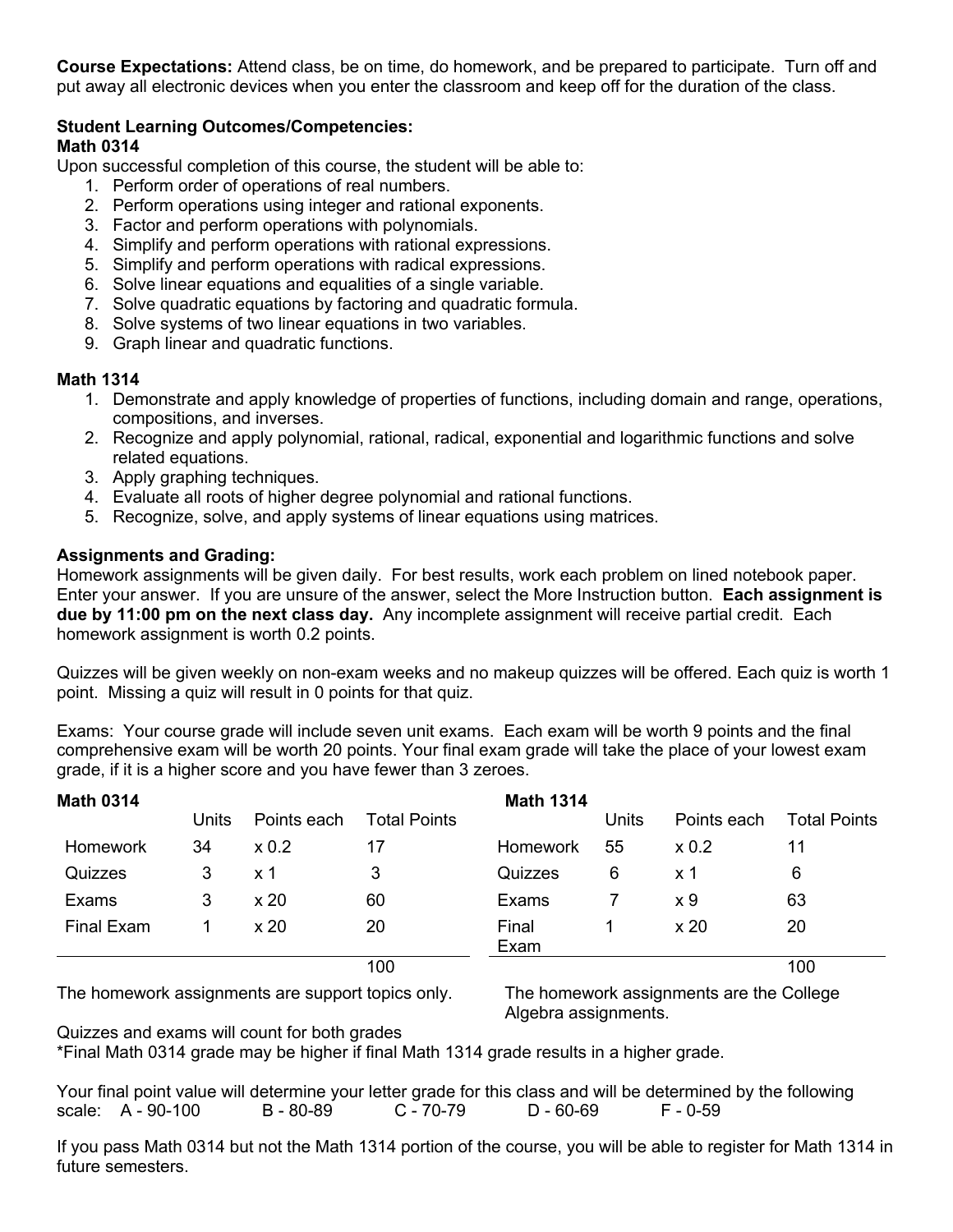**Tutoring:** Students may obtain free tutoring through the Learning Center in Holden Hall.

**Classroom Civility:** Students are expected to be respectful of their fellow classmates and maintain a classroom environment that is conducive to learning. Turn off all cell phones and other electronic devices before entering the room. The instructor reserves the right to ask a student to leave if his/her cell phone is left on and disrupts the class. Refrain from using offensive language, tobacco or vape products , or otherwise being disruptive in class. Food and/or drinks are NOT allowed in the classroom.

**Academic Honesty:** Students are expected to uphold the ideas of academic honesty. Academic dishonesty includes, but is not limited to, cheating on tests, collaborating with another student during a test, copying another student's work, using materials not authorized, and plagiarism. Students who do not follow the academic honesty policy will receive a grade of zero for the assignment, and may be dropped from the course with an F, or face possible suspension from the college. Math apps, smart phones, smart watches and graphing calculators are not allowed in this class.

**Equal Opportunity:** South Plains College strives to accommodate the individual needs of all students in order to enhance their opportunities for success in the context of a comprehensive community college setting. It is the policy of South Plains College to offer all educational and employment opportunities without regard to race, color, national origin, religion, gender, disability or age.

**Diversity and Learning Environment:** In this class, the teacher will establish and support an environment that values and nurtures individual and group differences and encourages engagement and interaction. Understanding and respecting multiple experiences and perspectives will serve to challenge and stimulate all of us to learn about others, about the larger world and about ourselves. By promoting diversity and intellectual exchange, we will not only mirror society as it is, but also model society as it should and can be.

**ADA Accommodation:** Students with disabilities, including but not limited to physical, psychiatric or learning disabilities, who wish to request accommodations in this class should notify the Special Services Office early in the semester so that the appropriate arrangements may be made. In accordance with federal law, a student requesting accommodations must provide acceptable documentation of his/her disability to the Special Services Coordinator. For more information, call or visit the Special Services Office in Reese Center Building 8, 806-716-4675 or call or visit the Disability Services Office in the Student Health & Wellness Office, 806-716- 2577.

**Campus Concealed Carry:** Texas Senate Bill - 11 (Government Code 411.2031, et al.) authorizes the carrying of a concealed handgun in South Plains College buildings only by persons who have been issued and are in possession of a Texas License to Carry a Handgun. Qualified law enforcement officers or those who are otherwise authorized to carry a concealed handgun in the State of Texas are also permitted to do so. Pursuant to Penal Code (PC) 46.035 and South Plains College policy, license holders may not carry a concealed handgun in restricted locations. For a list of locations, please refer to the SPC policy at: (http://www.southplainscollege.edu/human\_resources/policy\_procedure/hhc.php) Pursuant to PC 46.035, the open carrying of handguns is prohibited on all South Plains College campuses. Report violations to the College Police Department at 806-716-2396 or 9-1-1.

**Sexual Misconduct:** As a faculty member, I am deeply invested in the well-being of each student I teach. I am here to assist you with your work in this course. If you come to me with other non-course-related concerns, I will do my best to help. It is important for you to know that all faculty members are mandated reporters of any incidents of sexual misconduct. That means that I cannot keep information about sexual misconduct confidential if you share that information with me. Dr. Lynne Cleavinger, the Director of Health & Wellness, can advise you confidentially as can any counselor in the Health & Wellness Center. They can also help you access other resources on campus and in the local community. You can reach Dr. Cleavinger at 716-2563 or lcleavinger@southplainscollege.edu or go by the Health and Wellness Center. You can schedule an appointment with a counselor by calling 716-2529.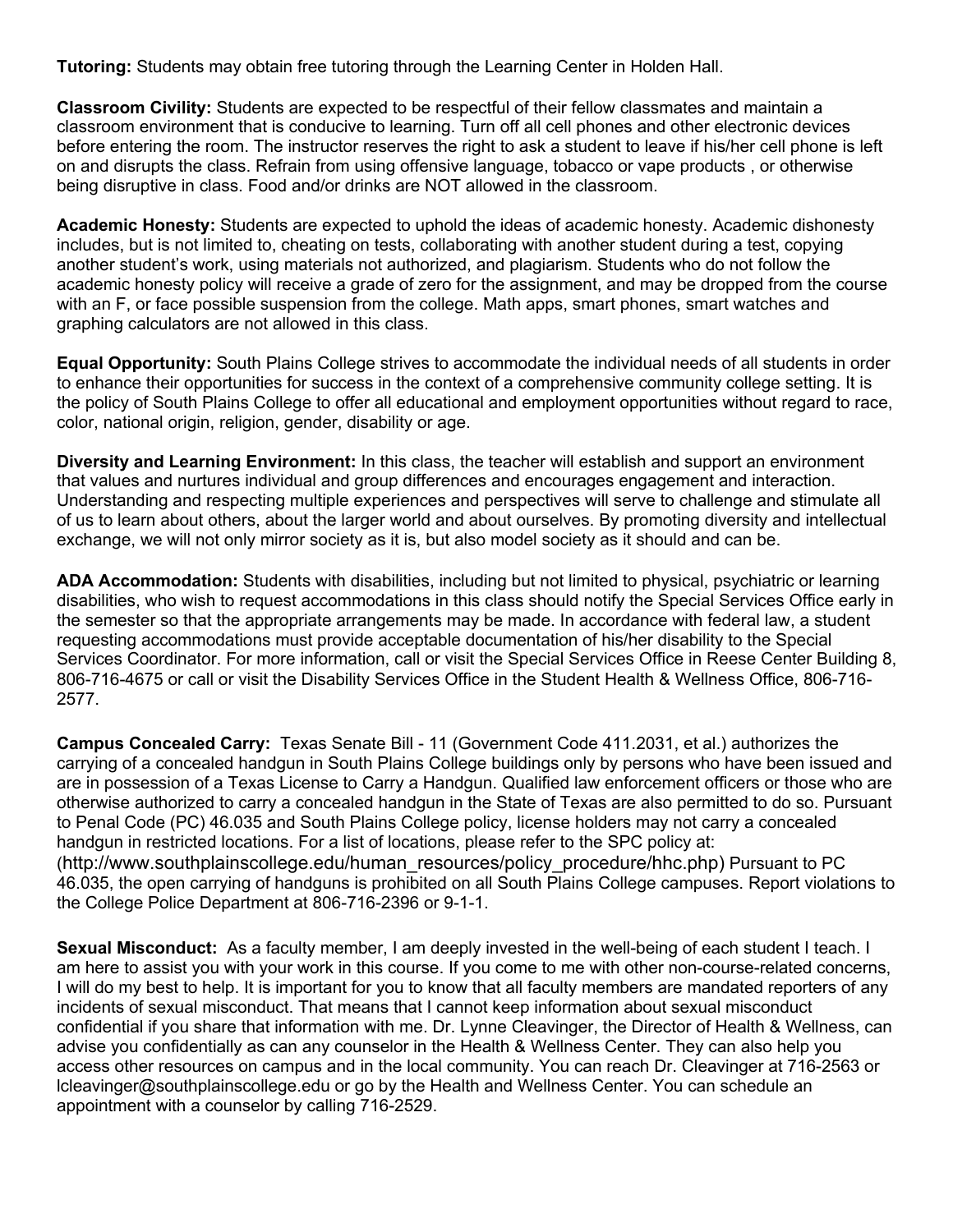| <b>Week</b>             | <b>Monday</b>                                                                                                                                        | <b>Tuesday</b>                                                                                                                                                                                                              | Wednesday                                                                                                                                            | <b>Thursday</b>                                                                                                                                                                                      | Friday                                                                                                                                                                                |
|-------------------------|------------------------------------------------------------------------------------------------------------------------------------------------------|-----------------------------------------------------------------------------------------------------------------------------------------------------------------------------------------------------------------------------|------------------------------------------------------------------------------------------------------------------------------------------------------|------------------------------------------------------------------------------------------------------------------------------------------------------------------------------------------------------|---------------------------------------------------------------------------------------------------------------------------------------------------------------------------------------|
| 1                       | August 26<br>Syllabus<br>Intro to Knewton<br>Test                                                                                                    | <b>August 27</b><br>0314.1 Order of<br><b>Operations and</b><br>Simplifying<br><b>Expressions</b><br>0314.2 Adding and<br><b>Subtracting Integers</b>                                                                       | <b>August 28</b><br>0314.3<br><b>Multiplying and</b><br><b>Dividing Integers</b><br>0314.4<br>Multiplying and<br><b>Dividing</b><br><b>Fractions</b> | August 29<br>0314.5 Adding and<br>Subtracting<br><b>Fractions</b><br>0314.6 The<br><b>Distributive</b><br>Property                                                                                   | <b>August 30</b><br>0314.7 Application<br>Problems and the<br>Subtraction and<br><b>Addition Properties of</b><br><b>Equality</b><br>1.1 Solve Linear<br>Equations in One<br>Variable |
| $\overline{2}$          | September 2<br><b>HOLIDAY</b>                                                                                                                        | September 3<br>0314.8 Application<br>Problems and the<br><b>Division and</b><br><b>Multiplication</b><br><b>Properties of Equality</b><br>1.2 Distance, Rate,<br>and Time and Literal<br>Equations                          | September 4<br>1.3 Word<br>Problems with<br><b>Linear Equations</b>                                                                                  | September 5<br>0314.9 Introduction<br>to Integers and<br><b>Absolute Value</b><br>0314.10<br>Inequalities, the<br>Number Line, and<br><b>Interval Notation</b>                                       | September 6<br>Exam 1                                                                                                                                                                 |
| $\mathbf{3}$            | September 9<br>1.4 Absolute Value<br>Equations and<br>Inequalities<br>0314.11 Order of<br><b>Operations and</b><br>Simplifying<br><b>Expressions</b> | September 10<br>0314.12 Adding and<br>Subtracting<br>Polynomials<br>0314.13 Multiplying<br>Polynomials                                                                                                                      | September 11<br>12th Class Day<br>2.1 Relations and<br><b>Functions</b><br>2.2 Domain and<br>Range of<br><b>Functions</b>                            | September 12<br>2.3 Combinations<br>of Functions<br>0314.14 Reading<br>Graphs and the<br>Rectangular<br><b>Coordinate System</b>                                                                     | September 13<br>0314.15 Graphing<br><b>Linear Equations</b><br>2.4 Cartesian<br>Coordinates and<br><b>Distances</b>                                                                   |
| $\overline{\mathbf{4}}$ | September 16<br>0314.16 Intercepts on<br>the Coordinate Plane<br>0314.17<br><b>Understanding Slope</b><br>0314.18 The Slope<br>Formula               | September 17<br>0314.19 Slope-<br><b>Intercept Form</b><br>0314.20 Parallel and<br>Perpendicular<br>Lines<br>2.5 Identify Slopes<br>and Intercepts                                                                          | September 18<br>2.6 Find Linear<br>Equations<br>2.7<br>Interpretations of<br><b>Linear Functions</b>                                                 | September 19<br>0314.21 The<br><b>Greatest Common</b><br><b>Factor and</b><br><b>Factoring by</b><br><b>Grouping</b><br>0314.22 Factoring<br>Trinomials with a<br><b>Leading Coefficient</b><br>of 1 | September 20<br>Exam 2                                                                                                                                                                |
| 5                       | September 23<br>0314.23 Factoring<br>Trinomials with a<br><b>Leading Coefficient</b><br>Other than 1                                                 | September 24<br>0314.24 Factoring<br><b>Special Products</b><br>3.1 Solve Quadratic<br>Equations by<br>Factoring                                                                                                            | September 25<br>3.2 Complete the<br>Square<br>3.3 Quadratic<br>Formula                                                                               | September 26<br>4.1 Solving<br>Systems of Linear<br>Equations<br>0314.25 Domain of<br><b>Rational</b><br><b>Expressions and</b><br><b>Simplifying Rational</b><br><b>Expressions</b>                 | September 27<br>0314.26<br>Multiplying and<br><b>Dividing Rational</b><br><b>Expressions</b>                                                                                          |
| $6\phantom{1}$          | September 30<br>Exam <sub>3</sub>                                                                                                                    | October 1<br>0314.27 Adding and<br><b>Subtracting Rational</b><br>Expressions with a<br>Common<br>Denominator<br>0314.28 Adding and<br><b>Subtracting Rational</b><br><b>Expressions with</b><br><b>Unlike Denominators</b> | October 2<br>4.2 Solve<br>Rational<br>Equations                                                                                                      | October 3<br>0314.29 Square<br><b>Roots and the Real</b><br><b>Number System</b><br>4.3 Basics of<br><b>Complex Numbers</b>                                                                          | October 4<br>4.4 Operations on<br><b>Complex Numbers</b>                                                                                                                              |